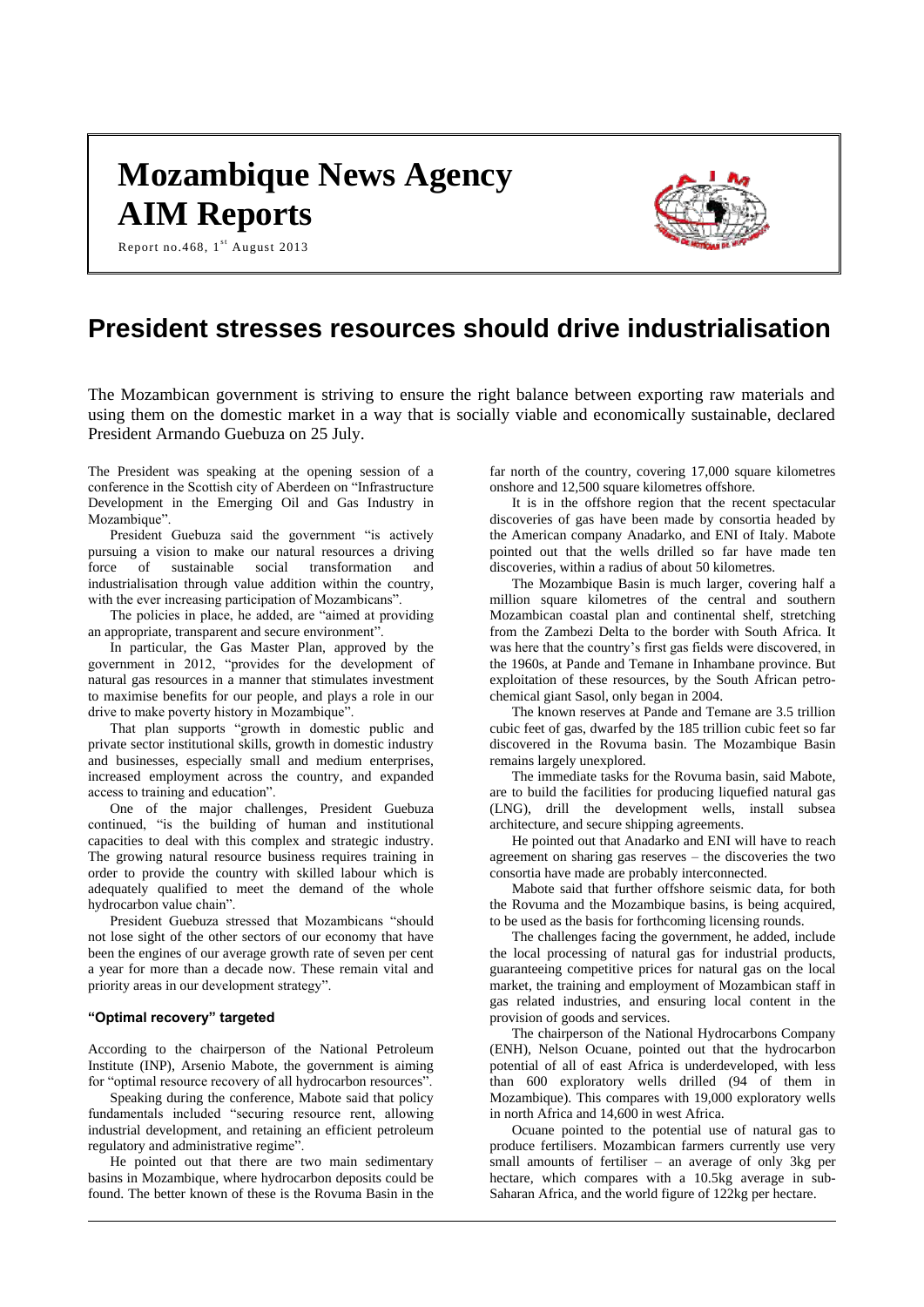#### **Final voter registration reaches 85 per cent**

By the end of the voter registration period on 25 July, 85 per cent of the estimated potential electorate in Mozambique's 53 municipalities had registered, according to the final figures issued by the Electoral Administration Technical Secretariat (STAE).

After a dismally slow start in May, when the registration brigades were dogged by repeated equipment failures, the closing days of the registration saw a surge of voters making their way to the registration posts to pick up their new voter cards.

Out of STAE's estimated 3,598,003 municipal citizens entitled to vote, 3.058,386 registered – almost exactly 85 per cent.

Broken down by province, the most successful was Tete, where registration reached 120.3 per cent of the target.

The figures for the other provinces were:

Manica – 99.7 per cent

Cabo Delgado – 94.7 per cent

Gaza – 95.4 per cent

Inhambane – 93.9 per cent

Maputo City – 85.7 per cent

Sofala – 85.6 per cent

Maputo Province – 81.6 per cent

Nampula – 80.0 per cent

Niassa – 79.9 per cent

Zambezia – 64.4 per cent.

Within Zambezia, there were particularly poor registration rates in the municipalities of Gurue (40.5 per cent), Alto Molocue (50.9 per cent) and Mocuba (53.4 per cent). No other municipality, anywhere in the country, registered less than 70 per cent of its target.

There were 24 municipalities that registered more than 100 per cent of their target. This included nine of the ten towns that were promoted to municipal status in May of this year – it is certainly possible that in these cases, the large registration figures simply reflect hasty mistakes made by STAE in estimating the electorate.

More puzzling are the 15 towns that were already municipalities, where the registration went over 100 per cent. In these towns, based on the 2008 municipal elections (and on population figures from the 2007 census), STAE should have had much more accurate estimates.

In Ulongue, in Tete, 247 per cent of the estimate electorate registered. In Mandlakazi (Gaza), the figure was 204 per cent, in Marrupa (Niassa) 200 per cent, in Massinga (Inhambane) 142 per cent and in Catandica (Manica) 144 per cent.

This inevitably raises questions as to whether, in these towns, significant numbers of people from outside the municipal boundaries registered in order to vote in the 20 November municipal elections.

#### **Dhlakama should give orders to his own men, not the government**

Agriculture Minister Jose Pacheco, the head of the Mozambican government team in the dialogue with the country's largest opposition party Renamo, has advised Renamo leader Afonso Dhlakama to give ultimatums to his own men, rather than to the government.

On 29 July, opening a meeting of the Renamo National Council, Dhlakama said that if the two delegations in the dialogue did not reach agreement within a week, then he would resolve the problem his own way, and even spoke of splitting the country in two.

On 30 July, as Pacheco emerged from a meeting of the Council of Ministers (Cabinet), he told reporters that Dhlakama can give orders to his own members, but not to the government.

In the latest rounds of dialogue, Pacheco has insisted that Renamo must disarm the illegal security force it keeps, over 20 years after the accord that ended the war of destabilization. So far Renamo shows no sign of disarming.

In his speech to the National Council, Dhlakama said that, if there was no advance in the next meeting of the Renamo-Government dialogue, scheduled for 5 August, he would recall the Renamo delegation to his bush headquarters at Satunjira, in the central province of Sofala.

"We shall bring a full stop to this", he said. "If Frelimo continues to play around, as it has done, then as from next week, it must show that it wants to negotiate. If Frelimo doesn't want to negotiate, we shall not kneel before it, we shall solve things without negotiations".

Dhlakama insisted that, unless the electoral law is amended to suit Renamo, there would be no municipal elections this year. "If Frelimo insists on holding elections, I tell you that national unity is over. Mozambique will be divided into two or three countries. We shall take Sofala and other provinces, and declare independence".

Dhlakama even suggested that Christmas this year would be celebrated in two countries rather than one.

#### **Mozambique and Thailand to double trade**

Mozambique and Thailand have agreed to a series of measures to strengthen bilateral cooperation. The accords cover technical cooperation, visa exemptions, hydrocarbon development, economic cooperation and tourism.

Trade between the two countries stands at \$180 million a year. These measures could see trade double over five years.

The signing of the accords in Maputo on 29 July followed the arrival of the Prime Minster of Thailand, Yingluck Shinawatra.

Speaking at a press conference after the signing ceremony, Thailand's Minister of Foreign Affairs, Surapong Tovichakchaikul, highlighted the important role played by the private sector.

Mozambique's Foreign Minister, Oldemiro Baloi, said bilateral discussions covered issues including resources, tourism, fishing, health, transport and communications.

During separate talks President Armando Guebuza, Yingluck Shinawatra presented plans to create a Thailand/Africa Forum and invited the country to participate.

This was the first time a Thai leader has visited Mozambique since the establishment of diplomatic relations in 1989. In addition, it is Prime Minster Yingluck Shinawatra's first visit to African since her election in 2011.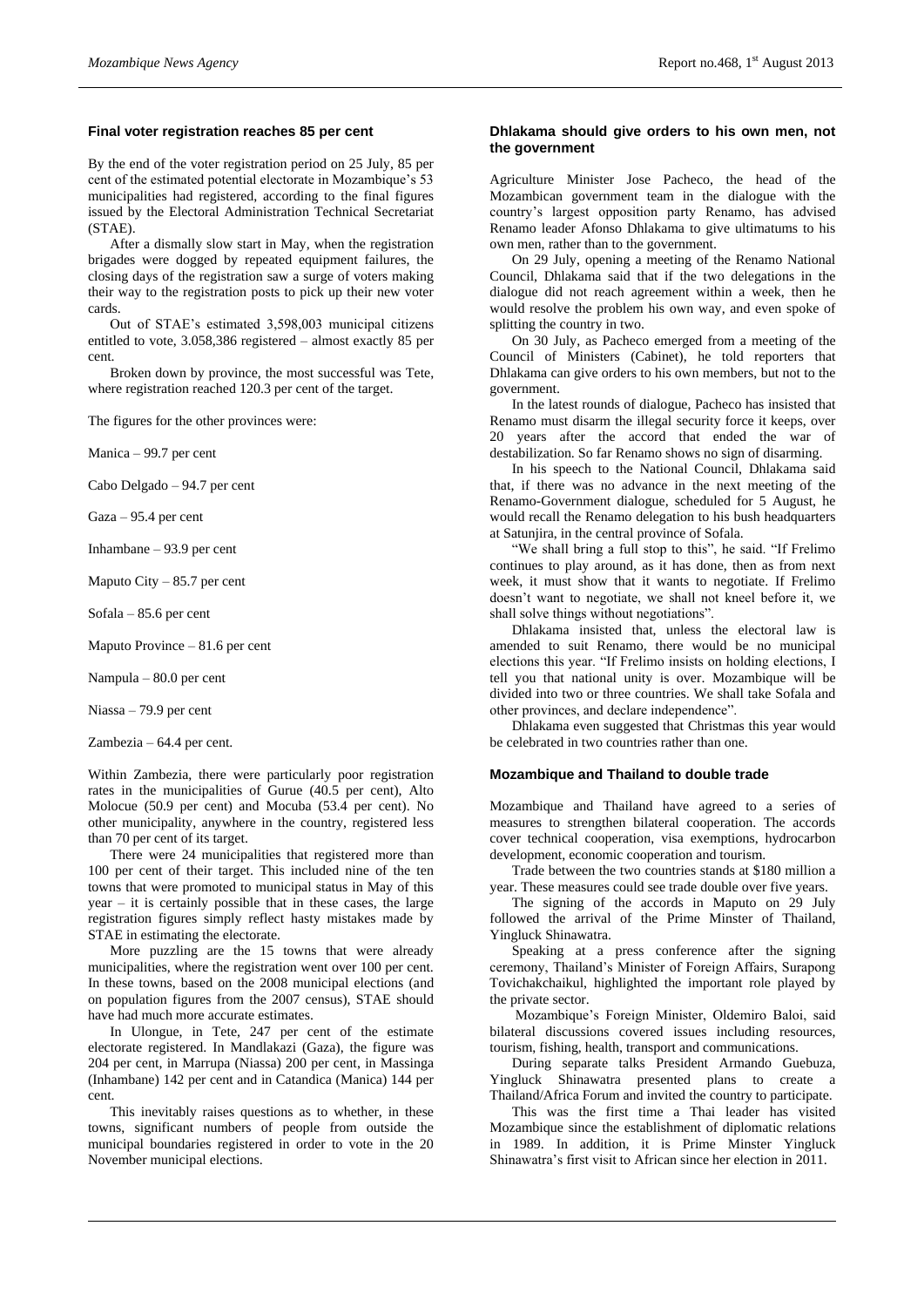# **Repairs to Nacala dam almost complete**

Repair work to the Nacala dam is 98 per cent complete and will be finished later this year. This was revealed during a visit to the construction site by Prime Minister Alberto Vaquina.

The dam was built under Portuguese colonial rule in 1968 to supply water to the port of Nacala. Since then the population of Nacala has grown enormously and the dam has developed serious problems. It is estimated that 15 to 20 per cent of the dam's water is lost to seepage.

The United States government, through the Millennium Challenge Account (MCA), has provided \$37 million to fund repair and upgrading work. Under the terms of the contract, the work must be finished before mid-September.

The repairs to the dam have included raising its wall by two metres, building a new flood overflow spillway and constructing a new water intake to supply the city of Nacala. In addition, new bottom outlet gates stop leaks and improve the dam's ecological impact.

Once the work is completed the reservoir will be able to hold 6.6 million cubic metres of water – a 57 per cent increase in capacity. The dam will be able to release 25,000 cubic metres of water per day for the city. The current discharge is limited to 7,200 cubic metres per day.

The dam is fed by the Muecula River and rainwater.

During his visit, the Prime Minister stressed the need for contractors to meet the high standards and strict deadlines of the contract.

He pointed out that Nacala currently suffers from a lack of water for consumption and economic development. He stated, "there can be no economic activity in the areas of tourism, industry or trade without this precious liquid in sufficient quantities".

He added that the ultimate goal of the rehabilitation is to help Nacala to respond to the development challenges over coming years.

It will help Mozambique reach the seventh objective of the Millennium Development Goals (MDGs). This is to halve by 2015 the proportion of the population without sustainable access to drinking water and basic sanitation.

According to the Prime Minister, the Mozambican government's efforts in Nacala and other parts of the country will have a notable impact on the quality of life, reducing diarrheal illnesses such as cholera.

# *Nampula water supply*

The Prime Minister also visited the site of the project to double the supply of clean water to the city of Nampula. The project will ensure that clean water is available to 430,000 people.

The MCA is also financing the \$27 million project.

The work includes increasing the reservoir capacity, building a treatment plant and installing pipeline.

Once operational, the system will increase the supply of water to forty thousand cubic metres a day, serving two thirds of the population.

However, Alberto Vaquina stressed the need to continue expanding access to water in both urban and rural areas. In particular, he argued for opening more boreholes to reduce the distance travelled by people collecting water.

*\_\_\_\_\_\_\_\_\_\_\_\_\_\_\_\_\_\_\_\_\_\_\_\_\_\_\_\_\_\_\_\_\_\_\_\_\_\_\_\_\_\_\_\_*

*This is a condensed version of the AIM daily news service – for details contact [aim@aim.org.mz](mailto:aim@aim.org.mz) \_\_\_\_\_\_\_\_\_\_\_\_\_\_\_\_\_\_\_\_\_\_\_\_\_\_\_\_\_\_\_\_\_\_\_\_\_\_\_\_\_\_\_\_*

## **World Bank approves funds for Maputo water supply**

The Executive Board of the World Bank on 25 July approved a loan of \$178 million to the Mozambican government. This will fund the expansion of the water supply in the Maputo metropolis.

The Greater Maputo Water Supply Expansion Project will connect a hundred thousand families to the water supply system.

Under the project, a new water treatment plant with a capacity of 60,000 cubic metres per day will draw water from the Corumana dam on the Sabie River. In addition, 93 kilometres of new pipeline will be able to transport 120,000 cubic metres of water per day. The plan also includes the construction of reservoirs, pumping stations, and ancillary works.

According to the World Bank's country director for Mozambique, Laurence Clarke, "the government of Mozambique has made steady progress in building a sustainable water system to provide access to clean water for many households in its quickly growing urban areas".

The project will also tackle problems caused by climate change. The Bank's Director for Sustainable Development in the Africa Region, Jamal Saghir, explained, "Mozambique is vulnerable to periodic tropical cyclones during the summer months that periodically flood the intake system and water treatment plant of the existent water works. This project will support the creation of a water system that is climate resilient".

The loan will also help Mozambique meet its Millennium Development Goals (MDGs). The World Bank's project team leader, Luiz Claudio Martins Tavares, pointed out, "approximately 17 per cent of under-five deaths in Mozambique are the result of diarrheal diseases, primarily caused by poor water and sanitation. The funds approved today will transport clean, treated water directly to households in the Greater Maputo Area, bringing families an opportunity for improved health, and more time in each day for busy women and girls".

The loan will come from the World Bank's soft loan facility, the International Development Association (IDA).

#### **Funds available to repair Massingir dam**

Emergency repair work to the Massingir dam will improve irrigation for 16,000 farmers in the districts of Xai-Xai, Chokwe and Massingir in the southern province of Gaza.

Xai-Xai and Chokwe have a huge potential for food production, including vegetables, rice, and livestock. However, damage to the dam in May 2008 reduced the volume of water that could safely be stored.

In fact, the dam had never been fully operational as leaks appeared within months of the end of construction in 1977. Major repairs in 2007 were botched and within a year the bottom outlet pipes burst.

Funding for the emergency repair work is now available through a \$33 million credit from the African Development Bank (AfDB), agreed at the end of May.

The dam on the Elephants River - a major tributary of the Limpopo - plays an important role in regulating downstream water levels. The repaired dam will reduce the possibility of a repeat of the destruction caused by flooding in Chokwe and Xai-Xai earlier this year.